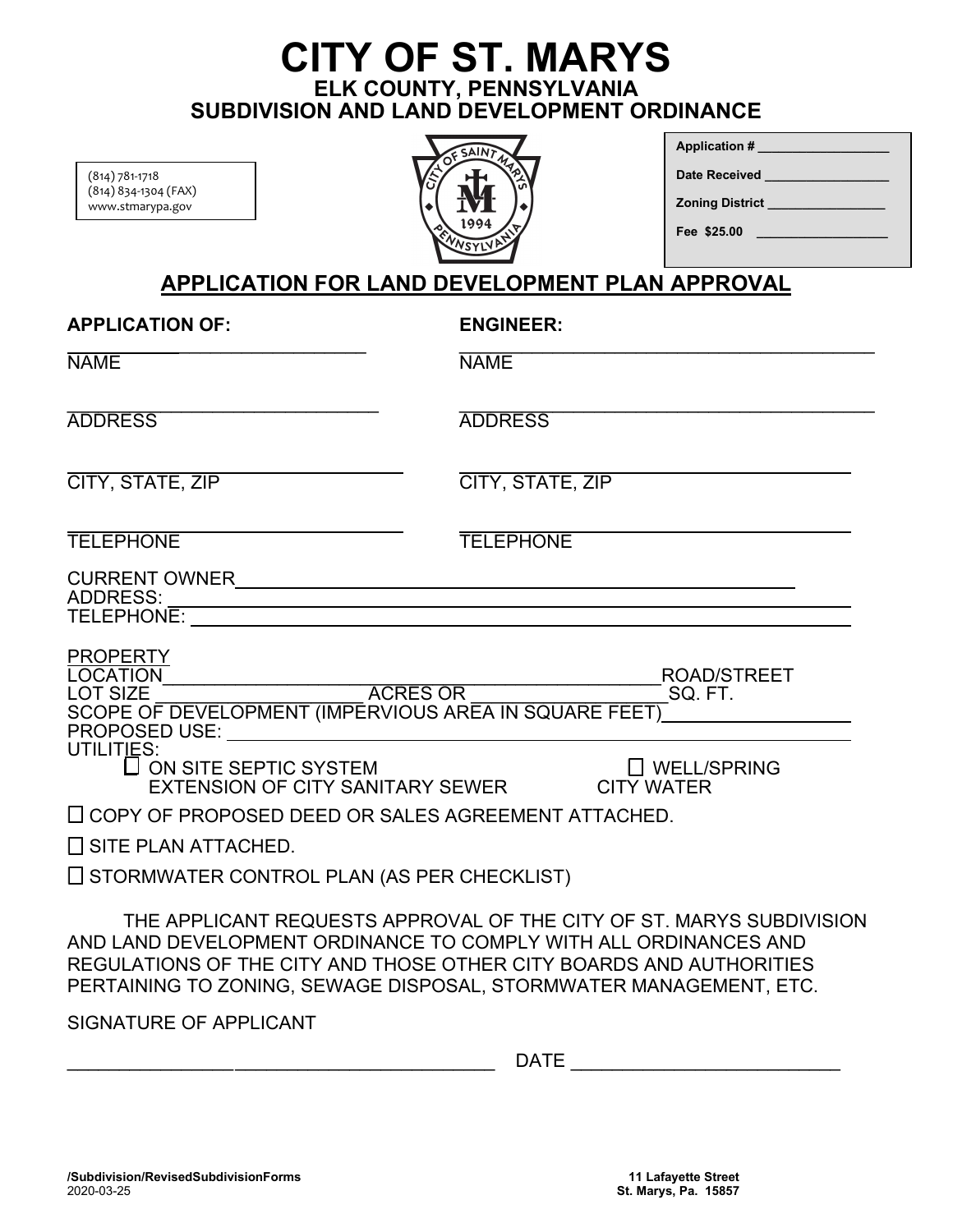THE APPLICATION AND ATTACHED PLANS HAVE BEEN REVIEWED BY THE CITY OF ST. MARYS ZONING OFFICER AND:

|  | $\Box$ MEETS ALL APPLICABLE CITY |
|--|----------------------------------|
|  | REGULATIONS AND ORDINANCES       |

 $\Box$  DOES NOT MEET APPLICABLE CITY REGULATIONS AND ORDINANCES

**ZONING OFFICER** 

**DATE** 

COMMENTS THE COMMENTS

#### ST. MARYS CITY PLANNING COMMISSION MEMBERS

REVIEWED AND APPROVED BY THE CITY PLANNING COMMISSION THIS DAY 

CONDITIONS

#### **ST. MARYS CITY COUNCIL**

REVIEWED AND APPROVED THIS DAY OF SUBJECT TO ANY CONDITIONS LISTED BELOW.

**SECRETARY** 

**MAYOR** 

CONDITIONS

 $\overline{\phantom{a}}$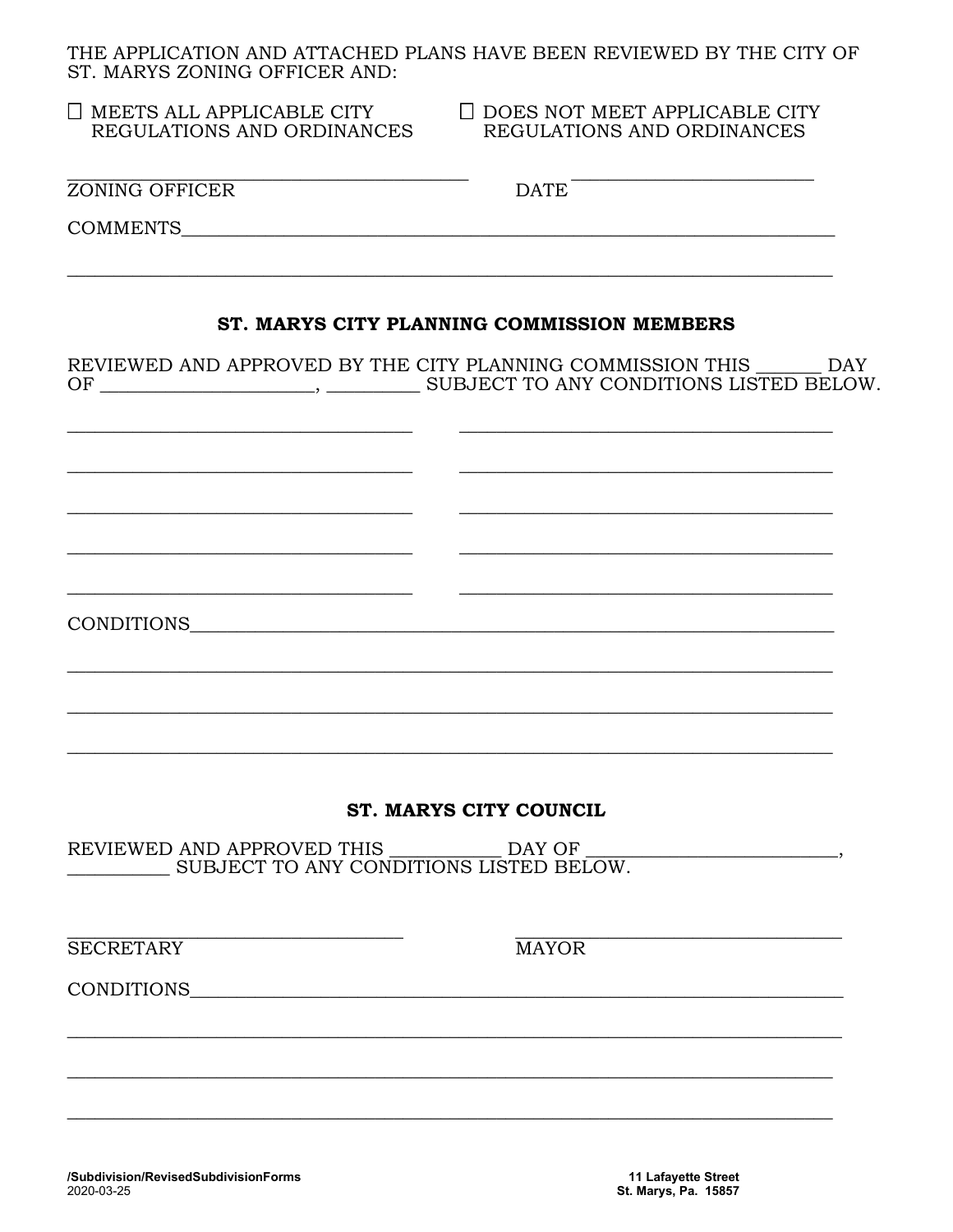# CITY OF ST. MARYS

# **CHECK LIST**

## **LAND DEVELOPMENT PLAT REQUIREMENTS**

| Reasonable scale                                                        |  |
|-------------------------------------------------------------------------|--|
| Name and address of developer/owner                                     |  |
| Name of subdivision                                                     |  |
| Name, registration number, and raised seal of surveyor                  |  |
| North arrow                                                             |  |
| Margin of one inch on each side                                         |  |
| Date                                                                    |  |
| Location map                                                            |  |
| Tract boundaries with bearings and distances                            |  |
| Location, bearing, length of streets, ROW widths, existing and proposed |  |
| Names and deed references of adjoining property owners                  |  |
| Size of parcels in square feet, and/or acres                            |  |
| Correct setback requirements according to zoning district               |  |
| Copies of proposed deeds for new and residual lots                      |  |
| Lot numbers                                                             |  |
| Draft of protective covenants or restrictions if applicable             |  |
| Location of erosion and sedimentation controls (If applicable)          |  |
| Stormwater management plan (If applicable)                              |  |
| DEP Planning modules (If applicable)                                    |  |
| Utility line locations                                                  |  |
|                                                                         |  |